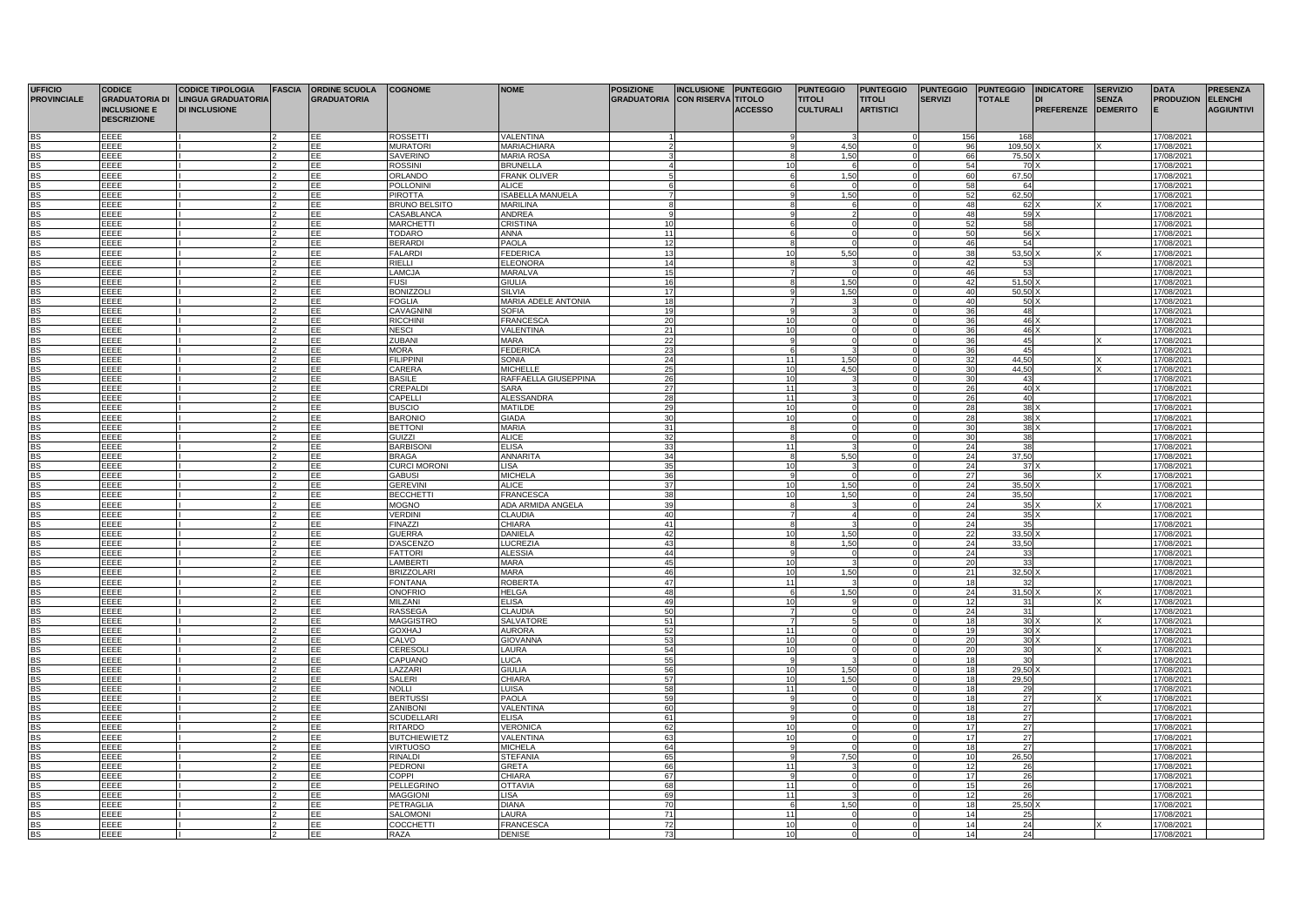|           | EEEE        |  | EE  | LOZZA             | <b>FRANCESCA</b>     | 74        |    | 10           | 1,50  |                 | 23,50           |  |            |
|-----------|-------------|--|-----|-------------------|----------------------|-----------|----|--------------|-------|-----------------|-----------------|--|------------|
|           |             |  |     |                   |                      |           |    |              |       | 12              |                 |  | 17/08/2021 |
| <b>BS</b> | EEEE        |  | EE  | <b>VITALI</b>     | <b>ELISA</b>         | 75        |    | 10           | 1.50  | 12              | 23.50           |  | 17/08/2021 |
| <b>BS</b> | EEEE        |  | EE  | CATALANO          | <b>CLARA</b>         | 76        |    |              |       | 16              | 23              |  | 17/08/2021 |
| <b>BS</b> | EEEE        |  | FF  | <b>MARNIGA</b>    | <b>ALICE</b>         |           | 77 | 11           |       | 12              | 23              |  | 17/08/2021 |
| <b>BS</b> | EEEE        |  | FE  | <b>ROSSI</b>      | <b>SOFIA</b>         |           | 78 | 12           |       | 10              | 22              |  | 17/08/2021 |
| <b>BS</b> | EEEE        |  | EE  | <b>LENTINI</b>    | <b>DESIRÈE</b>       |           | 79 | $\epsilon$   |       | 16              | 22              |  | 17/08/2021 |
|           |             |  |     |                   |                      |           |    |              |       |                 |                 |  |            |
| <b>BS</b> | EEEE        |  | EE  | <b>VOLONGHI</b>   | SARA                 |           | 80 | 10           |       | 12              | 22              |  | 17/08/2021 |
| <b>BS</b> | EEEE        |  | EE  | IORE              | <b>CHIARA</b>        |           | 81 |              | 1,50  | 12              | 21,50           |  | 17/08/2021 |
| <b>BS</b> | EEEE        |  | EE  | LODA              | <b>CHIARA</b>        | 82        |    |              |       | 12              | -21             |  | 17/08/2021 |
|           | EFFE        |  | EE  | PAGANI            | <b>MARCELLA</b>      | 83        |    |              |       |                 | 21              |  |            |
| <b>BS</b> |             |  |     |                   |                      |           |    |              |       | 12              |                 |  | 17/08/2021 |
| <b>BS</b> | EEEE        |  | EE  | <b>NEGRONI</b>    | <b>ANNA</b>          | 84        |    | 11           |       | 10              | 21              |  | 17/08/2021 |
| <b>BS</b> | EEEE        |  | EE  | GRUOSSO           | <b>DONATA</b>        | 85        |    | 11           |       |                 | 20              |  | 17/08/2021 |
| <b>BS</b> | EEEE        |  | EE  | <b>FACCHINI</b>   | <b>ROBERTA</b>       | 86        |    |              |       | 12              | 20              |  | 17/08/2021 |
| <b>BS</b> | EEEE        |  | EE  | <b>BOTTARI</b>    | <b>FABIANA</b>       | 87        |    |              |       | 11              | 20              |  | 17/08/2021 |
|           |             |  |     |                   |                      |           |    |              |       |                 |                 |  |            |
| <b>BS</b> | EEEE        |  | EE  | <b>MAGGIORI</b>   | <b>FRANCESC</b>      | <b>88</b> |    |              |       | 12              | 20              |  | 17/08/2021 |
| <b>BS</b> | EEEE        |  | EE  | <b>MICHELONI</b>  | <b>GIULIA</b>        | 89        |    |              |       | 12              | 20              |  | 17/08/2021 |
| <b>BS</b> | EEEE        |  | EE  | ZACCHI            | <b>ROBERTO</b>       | 90        |    |              | 1,50  | 12              | 19,50           |  | 17/08/2021 |
| <b>BS</b> | EEEE        |  | EE  | <b>DE GIORGIS</b> | PIETRO               | 91        |    |              | 1.50  | 12              | 19,50           |  | 17/08/2021 |
|           |             |  |     |                   |                      |           |    |              |       |                 |                 |  |            |
| <b>BS</b> | EEEE        |  | EE  | <b>MEDEGHINI</b>  | <b>SILVIA</b>        | 92        |    |              |       | 12              | 19              |  | 17/08/2021 |
| <b>BS</b> | EEEE        |  | EE  | <b>BERSINI</b>    | <b>PAOLA</b>         | 93        |    |              |       | 10 <sup>1</sup> | 19              |  | 17/08/2021 |
| <b>BS</b> | EEEE        |  | EE  | <b>BERSINI</b>    | <b>FRANCESCA</b>     | 94        |    |              |       | 10              | 19              |  | 17/08/2021 |
| <b>BS</b> | EEEE        |  | EE. | <b>MONTINI</b>    | SARA                 | 95        |    |              |       | 11              | 10              |  | 17/08/2021 |
|           |             |  |     |                   |                      |           |    |              |       |                 |                 |  |            |
| <b>BS</b> | EEEE        |  | EE  | CASTELLETTI       | <b>FRANCESCA</b>     |           | 96 |              |       | 10              | 19              |  | 17/08/2021 |
| BS        | EEEE        |  | EE  | <b>SERPICO</b>    | CHIARA               | 97        |    |              |       | 12              | 19              |  | 17/08/2021 |
| BS        | EEEE        |  | EE  | <b>MINGARDI</b>   | <b>ELEONORA</b>      | 98        |    |              |       | 11              | 19              |  | 17/08/2021 |
| <b>BS</b> | EEEE        |  | EE  | SAMMARTANO        | <b>MARIA TERESA</b>  | 99        |    | 10           |       |                 | 19              |  | 17/08/2021 |
|           |             |  |     |                   |                      |           |    |              |       |                 |                 |  |            |
| <b>BS</b> | EEEE        |  | EE  | <b>ALMANZA</b>    | <b>MARTINA</b>       | 100       |    |              | 9.50  |                 | 18,50           |  | 17/08/2021 |
| <b>BS</b> | EEEE        |  | EE  | NATALE            | <b>ANTONELLA</b>     | 101       |    |              | 12.50 |                 | 18.50           |  | 17/08/2021 |
| <b>BS</b> | EEEE        |  | EE  | <b>TONOLI</b>     | CHIARA               | 102       |    |              |       | 10              | 18              |  | 17/08/2021 |
|           |             |  | EE  |                   |                      |           |    |              |       |                 | 18              |  |            |
| <b>BS</b> | EEEE        |  |     | MARAZZI           | <b>SABRINA</b>       | 103       |    |              |       |                 |                 |  | 17/08/2021 |
| <b>BS</b> | EEEE        |  | EE  | <b>TROTTA</b>     | <b>FEDERICA</b>      | 104       |    | 10           | 7,50  |                 | 17,50           |  | 17/08/2021 |
| <b>BS</b> | EEEE        |  | EE  | <b>GIOVANARDI</b> | <b>ISABELLA</b>      | 105       |    |              |       | 12              | 17 <sup>1</sup> |  | 17/08/2021 |
| <b>BS</b> | EEEE        |  | EE  | <b>BOTTICCHIO</b> | <b>MICHELA</b>       | 106       |    |              | 10    |                 | 17              |  | 17/08/2021 |
| <b>BS</b> | EEEE        |  | EE  | LAPIS             | VANESSA              | 107       |    |              |       | 12              | 17              |  |            |
|           |             |  |     |                   |                      |           |    |              |       |                 |                 |  | 17/08/2021 |
| <b>BS</b> | EEEE        |  | EE  | <b>PICCIOTTO</b>  | <b>SILVIA</b>        | 108       |    |              |       |                 | 17              |  | 17/08/2021 |
| <b>BS</b> | EEEE        |  | EE  | LUI               | <b>ANNA</b>          | 109       |    | 10           |       |                 | 16              |  | 17/08/2021 |
| <b>BS</b> | EEEE        |  | EE  | CATALANO          | <b>CONCETTA RITA</b> | 110       |    | 10           |       |                 | 16              |  | 17/08/2021 |
|           |             |  |     |                   |                      |           |    |              |       |                 |                 |  |            |
| <b>BS</b> | EEEE        |  | EE  | ZANONI            | <b>ISABELLA</b>      | 111       |    |              |       |                 | 15              |  | 17/08/2021 |
| <b>BS</b> | EEEE        |  | EE  | NULLI             | CAMILLA              | 112       |    | 10           |       |                 | 15              |  | 17/08/2021 |
| <b>BS</b> | FFFF        |  | EE  | <b>GAUDENZI</b>   | <b>ELENA</b>         | 113       |    | 11           | 1.50  |                 | 14.50           |  | 17/08/2021 |
| <b>BS</b> | EEEE        |  | EE  | NODARI            | <b>MARTINA</b>       | 114       |    | 10           | 1,50  |                 | 14,50           |  |            |
|           |             |  |     |                   |                      |           |    |              |       |                 |                 |  | 17/08/2021 |
| <b>BS</b> | EEEE        |  | EE  | <b>SEROTTI</b>    | <b>ALICE</b>         | 115       |    | 10           | 4,50  |                 | 14,50           |  | 17/08/2021 |
| <b>BS</b> | EEEE        |  | EE  | PEZZOTTA          | <b>CHIARA</b>        | 116       |    | 11           |       |                 | 14              |  | 17/08/2021 |
| <b>BS</b> | EEEE        |  | EE  | PALETTI           | CHIARA               | $117$     |    | 8            |       |                 | 14              |  | 17/08/2021 |
| <b>BS</b> | EEEE        |  | EE  | <b>DAMIOLI</b>    | <b>MICHELA</b>       | 118       |    | 12           |       |                 | 14              |  | 17/08/2021 |
|           |             |  |     |                   |                      |           |    |              |       |                 |                 |  |            |
| <b>BS</b> | EEEE        |  | EE  | PELIZZARI         | <b>ERICA</b>         | 119       |    | $\mathbf{R}$ |       |                 | 14              |  | 17/08/2021 |
| <b>BS</b> | EEEE        |  | EE  | ORIZIO            | <b>GRETA</b>         | 120       |    |              |       |                 | 14              |  | 17/08/2021 |
| <b>BS</b> | EEEE        |  | EE  | <b>CAGLIARI</b>   | <b>MARTINA</b>       | 121       |    |              |       |                 | 13              |  | 17/08/2021 |
| <b>BS</b> | EEEE        |  | EE  | <b>FRANZONI</b>   | <b>MARIASILVIA</b>   | 122       |    | 11           |       |                 | 13              |  | 17/08/2021 |
|           |             |  |     |                   |                      |           |    |              |       |                 |                 |  |            |
| <b>BS</b> | EEEE        |  | EE  | <b>DOGNINI</b>    | <b>SILVIA</b>        | 123       |    |              |       |                 | 13              |  | 17/08/2021 |
| <b>BS</b> | EEEE        |  | EE  | CORADI            | CHIARA               | 124       |    | 10           |       |                 | 13              |  | 17/08/2021 |
| <b>BS</b> | EEEE        |  | EE  | <b>BARBIER</b>    | CHIARA               | 125       |    | 11           | 1.50  |                 | 12.50           |  | 17/08/2021 |
|           | EEEE        |  | EE  | <b>SENINI</b>     | <b>FRANCESCA</b>     | 126       |    | 11           | 1.50  |                 | 12,50           |  | 17/08/2021 |
|           |             |  |     |                   |                      |           |    |              |       |                 |                 |  |            |
| BS        | EEEE        |  | EE  | RIVETTI           | <b>ROBERTA</b>       | 127       |    | $\Omega$     |       |                 | 12              |  | 17/08/2021 |
| <b>BS</b> | EEEE        |  | EE  | LOZZA             | <b>ALESSIA</b>       | 128       |    | 11           |       |                 | 12              |  | 17/08/2021 |
| BS        | EEEE        |  | EE  | <b>STRABLA</b>    | <b>FRANCESCA</b>     | 129       |    | 12           |       |                 | 12              |  | 17/08/2021 |
| <b>BS</b> | EEEE        |  | EE  | CHIARI            | <b>SARA</b>          | 130       |    | q            |       |                 | 12              |  | 17/08/2021 |
|           |             |  |     |                   |                      |           |    |              |       |                 |                 |  |            |
| <b>BS</b> | EEEE        |  | EE  | PALINI            | <b>MARIA</b>         | 131       |    | 12           |       |                 | 12              |  | 17/08/2021 |
| <b>BS</b> | EEEE        |  | EE  | CASALI            | <b>VITTORIA</b>      | 132       |    |              |       |                 | 12              |  | 17/08/2021 |
| <b>BS</b> | EEEE        |  | EE  | <b>SALVADORI</b>  | <b>MARTA</b>         | 133       |    | 12           |       |                 | 12              |  | 17/08/2021 |
| <b>BS</b> | EEEE        |  |     | <b>BERTUSSI</b>   | <b>MARINA</b>        | 134       |    |              |       |                 | 12              |  | 17/08/2021 |
|           |             |  | EE  |                   |                      |           |    | 12           |       |                 |                 |  |            |
| <b>BS</b> | EEEE        |  | EE  | <b>MENSI</b>      | <b>JESSICA</b>       | 135       |    | 10           |       |                 | 12              |  | 17/08/2021 |
| <b>BS</b> | EEEE        |  | EE  | <b>PAISSONI</b>   | <b>ERIKA</b>         | 136       |    | 10           |       |                 | 12              |  | 17/08/2021 |
| <b>BS</b> | EEEE        |  | EE  | <b>REDAELLI</b>   | <b>MARCO</b>         | 137       |    |              |       |                 | 12              |  | 17/08/2021 |
| <b>BS</b> | EEEE        |  | EE  | <b>LORENZETTI</b> | <b>ELISA</b>         | 138       |    |              |       |                 | 12              |  | 17/08/2021 |
|           |             |  |     |                   |                      |           |    |              |       |                 |                 |  |            |
| <b>BS</b> | <b>FFFF</b> |  | EE  | <b>SCHIAVONE</b>  | <b>ORSOLA</b>        | 139       |    |              | 4.50  |                 | 11.50           |  | 17/08/2021 |
| <b>RS</b> | EEEE        |  | EE  | <b>LANDRINI</b>   | <b>ROBERTA</b>       | 140       |    | 10           | 1.50  |                 | 11.50           |  | 17/08/2021 |
| <b>BS</b> | EEEE        |  | EE  | <b>OLIVA</b>      | <b>ILARIA MARINA</b> | 141       |    | 10           | 1,50  |                 | 11,50           |  | 17/08/2021 |
|           |             |  |     |                   |                      |           |    |              |       |                 |                 |  |            |
| <b>BS</b> | EEEE        |  | EE  | GHEZA             | ANNA                 | 142       |    | 11           |       |                 | 11)             |  | 17/08/2021 |
| <b>BS</b> | EEEE        |  | EE  | AMADEI            | <b>GIORGIA</b>       | 143       |    | 11           |       |                 | 11              |  | 17/08/2021 |
| BS        | EEEE        |  | EE  | <b>CABASS</b>     | ANDREA- FRANCESCA    | 144       |    | 11           |       |                 | 11              |  | 17/08/2021 |
| <b>BS</b> | <b>FFFF</b> |  | EE  | BAZZANI           | <b>MIRIAM</b>        | 145       |    | 11           |       |                 | 11              |  | 17/08/2021 |
|           |             |  |     |                   |                      |           |    |              |       |                 |                 |  |            |
| <b>BS</b> | EEEE        |  | EE  | PIUBENI           | <b>ILARIA</b>        | 146       |    | q            |       |                 | 11              |  | 17/08/2021 |
| <b>BS</b> | EEEE        |  | EE  | FELINI            | LETIZIA              | 147       |    | 11           |       |                 | 11              |  | 17/08/2021 |
| <b>BS</b> | EEEE        |  | EE  | GALUPPIN          | LAURA                | 148       |    | 11           |       |                 | 11              |  | 17/08/2021 |
|           | EEEE        |  |     | PASINI            | <b>ELISA</b>         | 149       |    | 11           |       |                 | 11              |  | 17/08/2021 |
| BS<br>BS  |             |  |     |                   |                      |           |    |              |       |                 |                 |  |            |
|           | EEEE        |  | EE  | CANDITO           | SARA                 | 150       |    | 11           |       |                 | 11              |  | 17/08/2021 |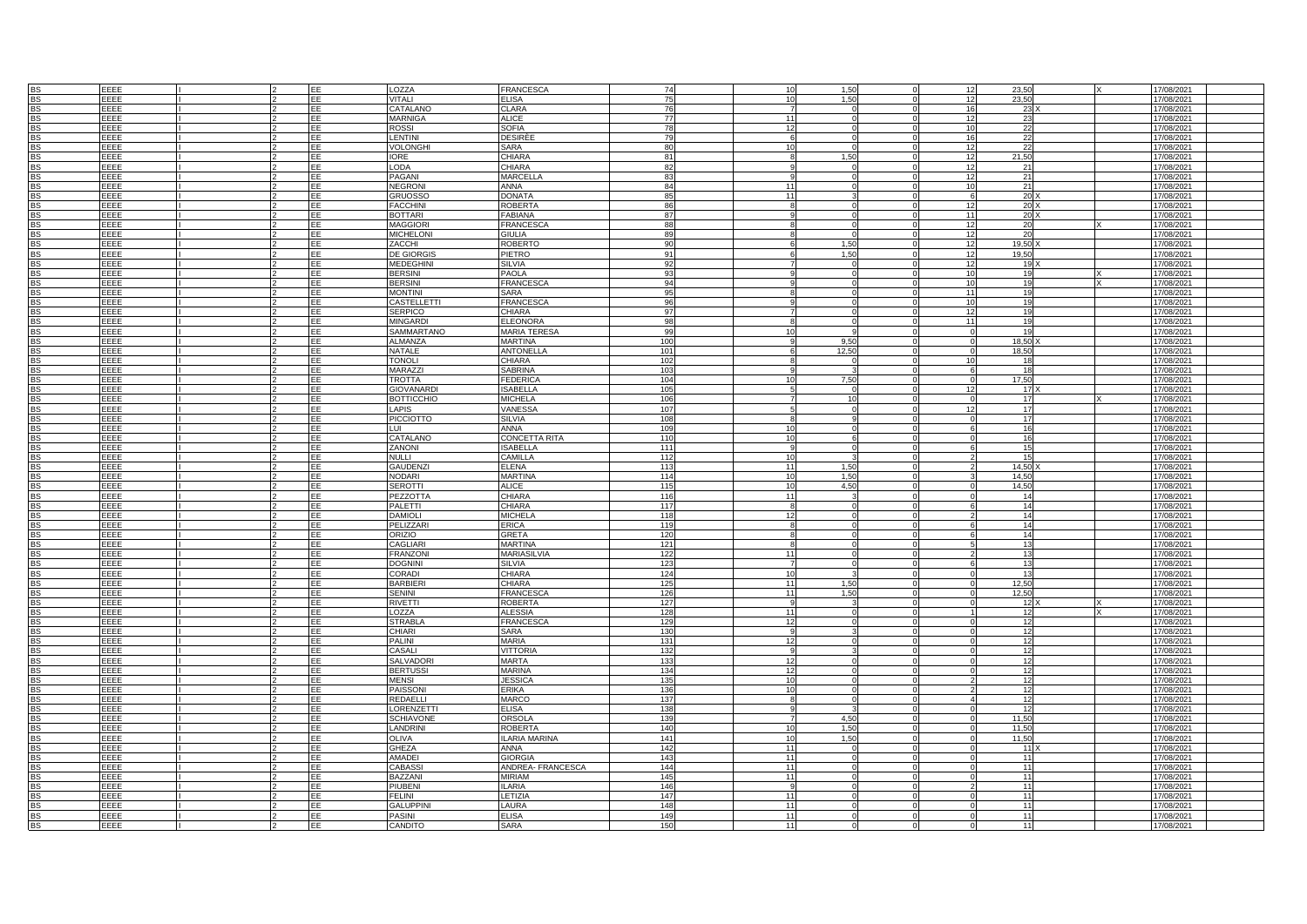|           | EEEE        |  | EE  | <b>ALBERTI</b>     | ARIANNA             | 151 | 10              |          |              |  | 17/08/2021 |
|-----------|-------------|--|-----|--------------------|---------------------|-----|-----------------|----------|--------------|--|------------|
| BS        |             |  |     |                    |                     |     |                 |          | 11           |  |            |
| <b>BS</b> | EEEE        |  | EE  | <b>MININI</b>      | <b>GIULIA</b>       | 152 | $\overline{11}$ |          | 11           |  | 17/08/2021 |
| <b>BS</b> | EEEE        |  | EE  | <b>FUOCO</b>       | <b>FRIKA</b>        | 153 | 11              |          | 11           |  | 17/08/2021 |
| <b>BS</b> | EEEE        |  | EE  | <b>VIRTUOSC</b>    | <b>STEFANIA</b>     | 154 | 11              |          | 11           |  | 17/08/2021 |
| <b>BS</b> | EEEE        |  | EE  | <b>FORESTI</b>     | <b>SILVIA</b>       | 155 | 11              |          | 11           |  | 17/08/2021 |
|           |             |  |     |                    |                     |     |                 |          |              |  |            |
| <b>BS</b> | EEEE        |  | EE  | <b>BALLERINI</b>   | CHIARA              | 156 | 11              |          | 11           |  | 17/08/2021 |
| <b>BS</b> | EEEE        |  | EE  | <b>FACCHINI</b>    | MARIA               | 157 | 11              |          | 11           |  | 17/08/2021 |
| <b>BS</b> | EEEE        |  | EE  | <b>BONERA</b>      | <b>SILVIA</b>       | 158 | 11              |          | 11           |  | 17/08/2021 |
| <b>BS</b> | EEEE        |  | EE  | <b>GABOSSI</b>     | <b>ANDREA</b>       | 159 | 11              |          | 11           |  | 17/08/2021 |
|           | <b>FFFF</b> |  |     |                    |                     |     |                 |          |              |  |            |
| <b>BS</b> |             |  | EE  | <b>AGOSTI</b>      | SARA                | 160 | 11              |          | 11           |  | 17/08/2021 |
| <b>BS</b> | EEEE        |  | EE  | LOCATELLI          | LUISA               | 161 | 11              |          | 11           |  | 17/08/2021 |
| <b>BS</b> | EEEE        |  | EЕ  | RIZZI              | <b>FRANCESCO</b>    | 162 | 11              |          | 11           |  | 17/08/2021 |
| <b>BS</b> | EEEE        |  | EE  | <b>TREMENTINI</b>  | CHIARA              | 163 | 10              | 0,50     | 10,50        |  | 17/08/2021 |
| <b>BS</b> | EEEE        |  | EE  | CAVALLERI          | <b>DAVIDE</b>       | 164 | 10              |          | 10           |  | 17/08/2021 |
| <b>BS</b> |             |  | EE  |                    | <b>ALESSIA</b>      | 165 | 10              |          | 10           |  |            |
|           | EEEE        |  |     | <b>DI PIETRO</b>   |                     |     |                 |          |              |  | 17/08/2021 |
| <b>BS</b> | EEEE        |  | EE  | <b>BAIGUERA</b>    | <b>GIULIA</b>       | 166 | 10              |          | 10           |  | 17/08/2021 |
| <b>BS</b> | EEEE        |  | EE  | <b>RINALDI</b>     | <b>MICHELA</b>      | 167 | 10              |          | 10           |  | 17/08/2021 |
| <b>BS</b> | EEEE        |  | EE  | CAVALLI            | MADDALENA           | 168 | 10              |          | 10           |  | 17/08/2021 |
| <b>BS</b> | EEEE        |  | EE  | <b>BOSIO</b>       | MARIA               | 169 |                 |          | 10           |  | 17/08/2021 |
| <b>BS</b> | EEEE        |  | EE  | <b>PICENI</b>      | <b>FRANCESCA</b>    | 170 | 10              |          | 10           |  | 17/08/2021 |
|           |             |  |     |                    |                     |     |                 |          |              |  |            |
| <b>BS</b> | EEEE        |  | EE  | COLBRELL           | GIULIA              | 171 | 10              |          | 10           |  | 17/08/2021 |
| <b>BS</b> | EEEE        |  | EE  | <b>PIARDI</b>      | SARA                | 172 | 10              |          | 10           |  | 17/08/2021 |
| <b>BS</b> | EEEE        |  | EE  | ZELI               | <b>MARTINA</b>      | 173 | $\overline{7}$  |          | 10           |  | 17/08/2021 |
|           | EEEE        |  | EE  | <b>ZORZETTI</b>    | PAOLA               | 174 | 10              |          | 10           |  | 17/08/2021 |
|           |             |  |     |                    | CHIARA              |     |                 |          |              |  |            |
| BS        | <b>FFFF</b> |  | EE  | <b>BURLOTTI</b>    |                     | 175 | 10              |          | 10           |  | 17/08/2021 |
| <b>BS</b> | EEEE        |  | EE  | <b>FALCHI</b>      | <b>ALICE</b>        | 176 | 10              | $\Omega$ | 10           |  | 17/08/2021 |
| <b>BS</b> | EEEE        |  | EE  | <b>TANCREDI</b>    | <b>SABRINA</b>      | 177 | 10              |          | 10           |  | 17/08/2021 |
| <b>BS</b> | EEEE        |  | EE  | ZANOLINI           | SERENA              | 178 | 10              |          | 10           |  | 17/08/2021 |
| <b>BS</b> | EEEE        |  | EE  | RAFFELLI           | <b>ILARIA</b>       | 179 | 10              |          | 10           |  | 17/08/2021 |
| <b>BS</b> | EEEE        |  | EE  | <b>AMATI</b>       | <b>SERENA</b>       | 180 | 10              |          | 10           |  | 17/08/2021 |
|           |             |  |     |                    |                     |     |                 |          |              |  |            |
| <b>BS</b> | EEEE        |  | EE  | <b>SCATTOLI</b>    | SARA                | 181 | 10              |          | 10           |  | 17/08/2021 |
| <b>BS</b> | EEEE        |  | EE  | <b>GIOVITA</b>     | NICOLO'             | 182 | 10              |          | 10           |  | 17/08/2021 |
| <b>BS</b> | EEEE        |  | EE  | <b>GOFFI</b>       | <b>ALESSIA</b>      | 183 | 10              |          | 10           |  | 17/08/2021 |
| <b>BS</b> | EEEE        |  | EE  | ERCOLI             | <b>PAOLA</b>        | 184 | 10              |          | 10           |  | 17/08/2021 |
| <b>RS</b> | EEEE        |  | EE  | <b>IOLI</b>        | <b>NADIA</b>        | 185 | 10              |          | 10           |  | 17/08/2021 |
| <b>BS</b> | EEEE        |  | EE  | <b>SUARDI</b>      | CHIARA              | 186 | 10              |          | 10           |  | 17/08/2021 |
|           |             |  |     |                    |                     |     |                 |          |              |  |            |
| <b>BS</b> | EEEE        |  | EE  | <b>FALZETTI</b>    | <b>FEDERICA</b>     | 187 | 10              |          | 10           |  | 17/08/2021 |
| <b>BS</b> | EEEE        |  | EE  | <b>RICCARD</b>     | <b>ANNA</b>         | 188 | 10              |          | 10           |  | 17/08/2021 |
| <b>BS</b> | EEEE        |  | EE  | <b>TURCO</b>       | <b>SANNY SHARON</b> | 189 | 10              |          | 10           |  | 17/08/2021 |
| <b>BS</b> | FFFF        |  | FF. | <b>MASSARO</b>     | <b>ROBERTA</b>      | 190 | 10              |          | 10           |  | 17/08/2021 |
| <b>BS</b> | EEEE        |  | EE  | ANDREIS            | <b>STEFANIA</b>     | 191 | 10              |          | 10           |  | 17/08/2021 |
| <b>BS</b> | EEEE        |  | EE  | <b>BETTINSOL</b>   | CATERINA            | 192 |                 | 1.50     | 9,50         |  | 17/08/2021 |
| <b>BS</b> | EEEE        |  | EE  | <b>TANFOGLIO</b>   | CARLA               | 193 |                 |          |              |  | 17/08/2021 |
|           |             |  |     |                    |                     |     |                 |          |              |  |            |
| <b>BS</b> | EEEE        |  | EE  | <b>TURRA</b>       | <b>DENISE</b>       | 194 |                 |          |              |  | 17/08/2021 |
| <b>BS</b> | EEEE        |  | EE  | <b>TIRELLA</b>     | <b>ALESSIA</b>      | 195 |                 |          |              |  | 17/08/2021 |
| <b>BS</b> | EEEE        |  | EE  | <b>FRACCARO</b>    | <b>MARIA</b>        | 196 |                 |          |              |  | 17/08/2021 |
| <b>BS</b> | EEEE        |  | EF  | <b>GUERCIA</b>     | <b>MIRIAM</b>       | 197 |                 |          |              |  | 17/08/2021 |
| <b>BS</b> | EEEE        |  | EE  | <b>GUARAGNI</b>    | ARIANNA             | 198 |                 |          |              |  | 17/08/2021 |
|           |             |  |     |                    |                     |     |                 |          |              |  |            |
| <b>BS</b> | EEEE        |  | EE  | <b>TAGLIAFERRI</b> | <b>GIULIA</b>       | 199 |                 |          |              |  | 17/08/2021 |
| <b>RS</b> | EEEE        |  | EF  | <b>MORGHEN</b>     | <b>GIULIA</b>       | 200 |                 |          |              |  | 17/08/2021 |
| <b>BS</b> | EEEE        |  | EE  | <b>VERGINE</b>     | <b>ELISA</b>        | 201 |                 |          |              |  | 17/08/2021 |
| <b>BS</b> | EEEE        |  | EE  | COMAROL            | CAMILLA             | 202 |                 |          |              |  | 17/08/2021 |
|           | EEEE        |  | EE  | <b>PELUCCHI</b>    | CARLOTTA            | 203 |                 |          |              |  | 17/08/2021 |
|           |             |  |     |                    |                     |     |                 |          |              |  |            |
| BS        | EEEE        |  | EE  | COGOLI             | SARA                | 204 |                 |          |              |  | 17/08/2021 |
| <b>BS</b> | EEEE        |  | EE  | ZANIBONI           | <b>FEDERICA</b>     | 205 |                 |          | $\mathbf{q}$ |  | 17/08/2021 |
| BS        | EEEE        |  | EE  | <b>BOCCHI</b>      | <b>ALESSANDRA</b>   | 206 |                 |          |              |  | 17/08/2021 |
| <b>BS</b> | EEEE        |  | EE  | GOZIO              | <b>MICHELA</b>      | 207 |                 |          |              |  | 17/08/2021 |
| <b>BS</b> | EEEE        |  | EЕ  | <b>SALOGNI</b>     | CHIARA              | 208 |                 |          |              |  | 17/08/2021 |
| <b>BS</b> | EEEE        |  | EE  | STERLI GADINI      | MARGHERITA          | 209 |                 |          |              |  | 17/08/2021 |
|           |             |  | EE. |                    |                     |     |                 |          |              |  |            |
| <b>BS</b> | EEEE        |  |     | <b>FRANZONI</b>    | VERONICA            | 210 |                 |          |              |  | 17/08/2021 |
| <b>BS</b> | EEEE        |  | EE  | ZORAT              | ANNA                | 211 |                 |          |              |  | 17/08/2021 |
| <b>BS</b> | EEEE        |  | EE  | <b>MANGERI</b>     | <b>FEDERICA</b>     | 212 |                 |          |              |  | 17/08/2021 |
| <b>BS</b> | EEEE        |  | EE  | <b>BERSANINI</b>   | <b>ELISA</b>        | 213 |                 |          | $\alpha$     |  | 17/08/2021 |
| <b>BS</b> | EEEE        |  | EE  | <b>TISI</b>        | MANUELA             | 214 |                 |          |              |  | 17/08/2021 |
| <b>BS</b> | EEEE        |  | EE  | <b>OSTINI</b>      | <b>VANESSA</b>      | 215 |                 |          |              |  | 17/08/2021 |
| <b>BS</b> | <b>FFFF</b> |  | FF  | <b>FERRARI</b>     | <b>SIMONA</b>       | 216 |                 |          |              |  | 17/08/2021 |
|           |             |  |     |                    |                     |     |                 |          |              |  |            |
| <b>RS</b> | EEEE        |  | EE  | ZINNÀ              | <b>ELEONORA</b>     | 217 |                 |          |              |  | 17/08/2021 |
| <b>BS</b> | EEEE        |  | EE  | <b>BALDUCHELLI</b> | <b>SILVIA</b>       | 218 |                 | 1,50     | 8,50         |  | 17/08/2021 |
| <b>BS</b> | EEEE        |  | EE  | <b>MENA</b>        | SILVIA              | 219 |                 |          | $\mathbf{R}$ |  | 17/08/2021 |
| <b>BS</b> | EEEE        |  | EE  | <b>BONO</b>        | ALICE CAMILLA       | 220 |                 |          | $\Omega$     |  | 17/08/2021 |
| BS        | EEEE        |  | EE  | ESTE               | <b>MARTINA</b>      | 221 |                 |          |              |  | 17/08/2021 |
| <b>BS</b> | <b>FFFF</b> |  | EE  | <b>MONTICELLI</b>  | <b>GIADA</b>        |     |                 |          | $\mathbf{R}$ |  |            |
|           |             |  | FF  |                    |                     | 222 |                 |          |              |  | 17/08/2021 |
| <b>BS</b> | EEEE        |  |     | <b>APRIGLIANO</b>  | <b>SOFIA</b>        | 223 |                 |          |              |  | 17/08/2021 |
| <b>BS</b> | EEEE        |  | EE  | <b>MAZZETTI</b>    | <b>NICOLE</b>       | 224 |                 |          |              |  | 17/08/2021 |
| <b>BS</b> | EEEE        |  | EE  | <b>SORACE</b>      | <b>MARTINA</b>      | 225 |                 |          |              |  | 17/08/2021 |
| <b>BS</b> | EEEE        |  |     | <b>MORA</b>        | <b>MARIA DONATA</b> | 226 |                 |          |              |  | 17/08/2021 |
|           |             |  |     |                    | LAURA               | 22  |                 |          |              |  |            |
| <b>BS</b> | EEEE        |  | EE  | <b>BOSIO</b>       |                     |     |                 |          |              |  | 17/08/2021 |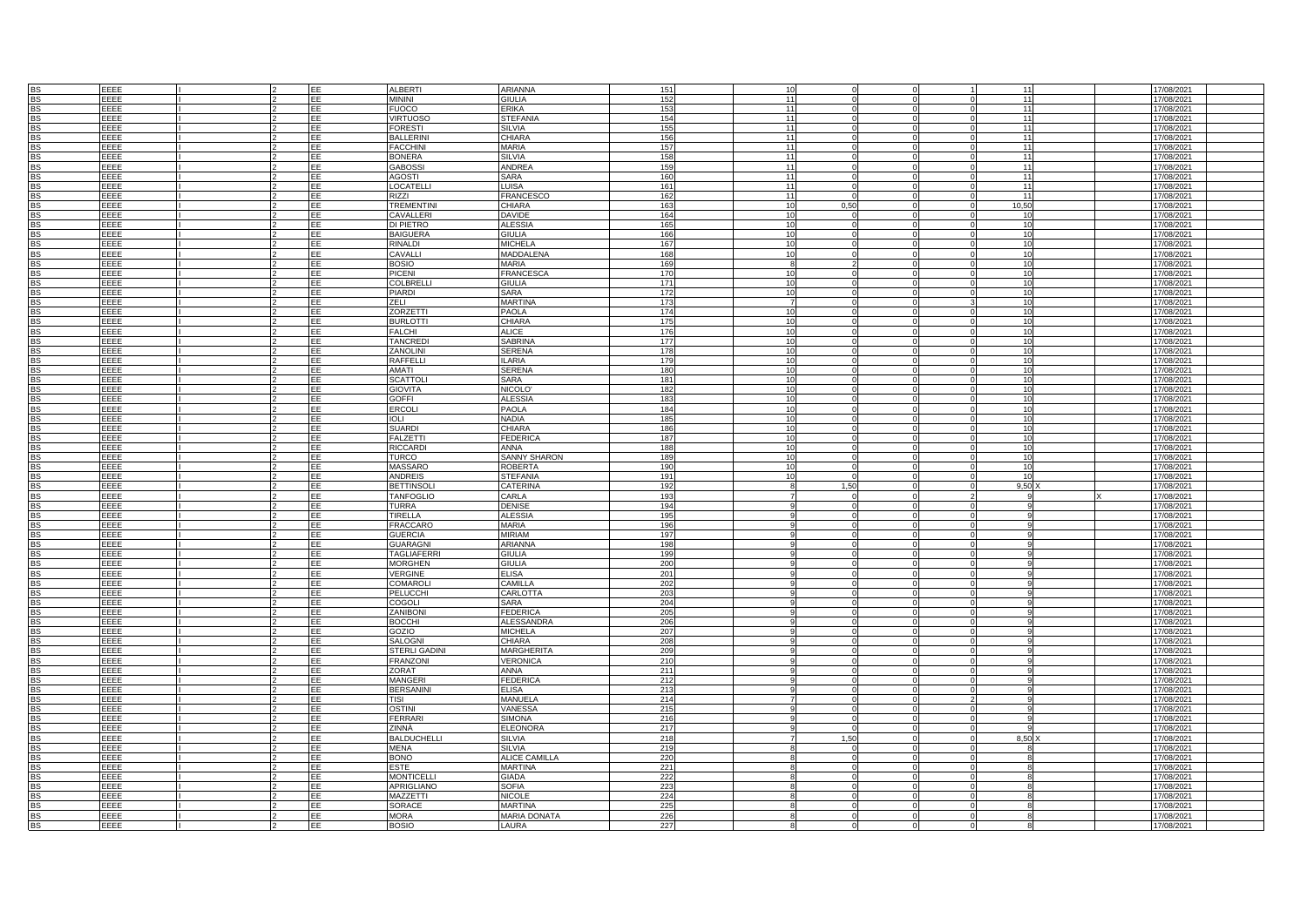| SS<br>SS       | EEEE        |  | EE         | DAL BEN             | <b>MARINA</b>            | 228 |                |       |                 |                  | 17/08/2021 |  |
|----------------|-------------|--|------------|---------------------|--------------------------|-----|----------------|-------|-----------------|------------------|------------|--|
|                | EEEE        |  | EE         | <b>GIUSTINI</b>     | <b>ANNA</b>              | 229 |                |       |                 |                  | 17/08/2021 |  |
| <b>BS</b>      | EEEE        |  | EE         | <b>TOGNI</b>        | <b>FRANCESCA</b>         | 230 |                |       |                 |                  | 17/08/2021 |  |
|                |             |  |            |                     |                          |     |                |       |                 |                  |            |  |
| BS             | EEEE        |  | <b>FE</b>  | CASTELLI            | <b>MARIA ELISA</b>       | 231 |                |       |                 |                  | 17/08/2021 |  |
| <b>BS</b>      | EEEE        |  | EE         | CASTANEDA GUTIERREZ | ANDREA VERONICA          | 232 |                | 1.50  |                 | 7.50             | 17/08/2021 |  |
|                |             |  |            |                     |                          |     |                |       |                 |                  |            |  |
| <b>BS</b>      | EEEE        |  | EE         | ARENA               | <b>BIANCA</b>            | 233 |                |       |                 |                  | 17/08/2021 |  |
| <b>BS</b>      | EEEE        |  | EE         | <b>ALBERTI</b>      | <b>SOFIA</b>             | 234 |                |       |                 |                  | 17/08/2021 |  |
|                |             |  |            |                     |                          |     |                |       |                 |                  |            |  |
| <b>BS</b>      | EEEE        |  | EE         | PALAZZI             | <b>DOMENICA</b>          | 235 |                |       |                 |                  | 17/08/2021 |  |
| BS             | EEEE        |  | EE         | <b>MAESTRI</b>      | <b>ELDA</b>              | 236 |                |       |                 |                  | 17/08/2021 |  |
|                |             |  |            |                     |                          |     |                |       |                 |                  |            |  |
| BS<br>BS       | EEEE        |  | EE         | <b>GHILARDI</b>     | <b>MARIA VITTORIA</b>    | 237 |                |       |                 |                  | 17/08/2021 |  |
|                | EEEE        |  | EE         | GRAZIOLI            | <b>MARTA</b>             | 238 |                |       |                 |                  | 17/08/2021 |  |
|                |             |  |            |                     |                          |     |                |       |                 |                  |            |  |
| <b>BS</b>      | EEEE        |  | EE         | PADERNO             | MARIAGRAZIA              | 239 |                |       |                 |                  | 17/08/2021 |  |
| BS             | EEEE        |  | EE         | <b>FAGLIA</b>       | <b>HILARY</b>            | 240 |                |       |                 |                  | 17/08/2021 |  |
|                | EEEE        |  | EE         | VITALI              | <b>LUISA</b>             | 241 |                |       |                 |                  | 17/08/2021 |  |
| <b>BS</b>      |             |  |            |                     |                          |     |                |       |                 |                  |            |  |
| BS<br>BS       | EEEE        |  | EE         | <b>MOLARI</b>       | <b>SABRINA</b>           | 242 |                |       |                 |                  | 17/08/2021 |  |
|                | EEEE        |  | EE         | <b>LONGHI</b>       | <b>TECLA</b>             | 243 |                |       |                 |                  | 17/08/2021 |  |
|                |             |  |            |                     |                          |     |                |       |                 |                  |            |  |
| BS             | EEEE        |  | EE         | <b>LANCINI</b>      | <b>ANNA</b>              | 244 |                |       |                 |                  | 17/08/2021 |  |
| <b>BS</b>      | EEEE        |  | EE         | <b>MARCIANO</b>     | <b>FILOMENA</b>          | 245 |                |       |                 |                  | 17/08/2021 |  |
|                |             |  |            |                     |                          |     |                |       |                 |                  |            |  |
| <b>BS</b>      | EEEE        |  | EE         | <b>DEANESI</b>      | <b>LESLIE GIULIA</b>     | 246 |                |       |                 |                  | 17/08/2021 |  |
| <b>BS</b>      | EEEE        |  | EE         | <b>TONDOLO</b>      | <b>ROSANNA</b>           | 247 |                |       |                 | $\kappa$         | 17/08/2021 |  |
|                |             |  |            |                     |                          |     |                |       |                 |                  |            |  |
| <b>BS</b>      | EEEE        |  | EE         | <b>VENTURINI</b>    | <b>TECLA</b>             | 248 |                |       |                 |                  | 17/08/2021 |  |
| <b>BS</b>      | <b>ADEE</b> |  | EE         | <b>CONTE</b>        | <b>CLELIA</b>            |     |                | 14.50 | 176             | 197.50           | 17/08/2021 |  |
|                |             |  |            |                     |                          |     |                |       |                 |                  |            |  |
| <b>BS</b>      | ADEE        |  | EE         | <b>BOTTI</b>        | MARIAGRAZIA              |     |                |       | 189             | $194 \times$     | 17/08/2021 |  |
| <b>BS</b>      | ADEE        |  | EE         | GRASSANO            | <b>MARIA VELIA</b>       |     |                |       | 175             | 179 X            | 17/08/2021 |  |
|                |             |  | EE.        |                     |                          |     |                |       | 174             |                  |            |  |
| <b>BS</b>      | ADEE        |  |            | <b>PIOVANI</b>      | <b>TIZIANA ANGELA</b>    |     |                |       |                 | 179              | 17/08/2021 |  |
| <b>BS</b>      | ADEE        |  | EE         | LANZANI             | <b>PAOLA</b>             |     |                |       | 172             | 176              | 17/08/2021 |  |
| <b>BS</b>      | <b>ADEE</b> |  | EE         | <b>ALIBRANDO</b>    | COSIMO                   |     |                |       | 162             | 175              |            |  |
|                |             |  |            |                     |                          |     |                |       |                 |                  | 17/08/2021 |  |
| <b>BS</b>      | <b>ADEE</b> |  | EE         | SICOLI              | <b>GIUSEPPINA SIMONA</b> |     |                |       | 157             | 169              | 17/08/2021 |  |
| BS             | <b>ADEE</b> |  | EE         | NOVELLI             | ANGELA                   |     |                |       | 153             | 167              | 17/08/2021 |  |
|                |             |  |            |                     |                          |     |                |       |                 |                  |            |  |
| BS<br>BS       | <b>ADEE</b> |  | EE         | <b>VERNIA</b>       | VALENTINA                |     | 11             |       | 149             | 166              | 17/08/2021 |  |
|                | <b>ADEE</b> |  | EE         | SPITTI              | <b>NADIA</b>             | 10  |                |       | 144             | 155              | 17/08/2021 |  |
|                |             |  |            |                     |                          |     |                |       |                 |                  |            |  |
|                | ADEE        |  | EE         | <b>FARACI</b>       | CALOGERO RICCARDO        | 11  |                |       | 150             | 154              | 17/08/2021 |  |
| BS<br>BS       | ADEE        |  | EE         | <b>STRAMANDINO</b>  | LORENA                   | 12  |                |       | 137             | 150              | 17/08/2021 |  |
|                |             |  |            |                     |                          |     |                |       |                 |                  |            |  |
| <b>BS</b>      | <b>ADEE</b> |  | EE         | <b>TURBATI</b>      | <b>IRENE</b>             | 13  |                |       | 145             | 150              | 17/08/2021 |  |
| <b>BS</b>      | <b>ADEE</b> |  | EE         | <b>BETTA</b>        | ERNESTA                  | 14  |                |       | 144             | 148              | 17/08/2021 |  |
|                |             |  |            |                     |                          |     |                |       |                 |                  |            |  |
| <b>BS</b>      | <b>ADEE</b> |  | EE         | PANADA              | <b>ANTONIETT</b>         | 15  |                |       | 143.5           | 147.50           | 17/08/2021 |  |
| <b>BS</b>      | <b>ADEE</b> |  | EE         | <b>FRANZESE</b>     | ANGELA                   | 16  |                |       | 143             | 147              | 17/08/2021 |  |
|                |             |  |            |                     |                          |     |                |       |                 |                  |            |  |
| <b>BS</b>      | ADEE        |  | EE         | TIRELLI             | <b>SABRINA</b>           | 17  |                |       | 136             | 147              | 17/08/2021 |  |
| <b>BS</b>      | ADEE        |  | EE         | <b>FERRARO</b>      | <b>GENOVEFFA</b>         | 18  |                |       | 138             | 145              | 17/08/2021 |  |
|                |             |  |            | <b>CHERUBINI</b>    |                          | 19  |                |       |                 | 145              |            |  |
| <b>BS</b>      | ADEE        |  | EE         |                     | <b>FRANCESCA</b>         |     |                |       | 138             |                  | 17/08/2021 |  |
| <b>BS</b>      | ADEE        |  | EE         | SURPI               | <b>ELLEN</b>             | 20  |                | 0,50  | 137             | 144,50           | 17/08/2021 |  |
| BS             | <b>ADEE</b> |  | EE         | <b>FARAONE</b>      | <b>LOREDANA</b>          | 21  |                |       | 136             | 143              | 17/08/2021 |  |
|                |             |  |            |                     |                          |     |                |       |                 |                  |            |  |
| BS             | <b>ADEE</b> |  | EE         | <b>VERNUCCI</b>     | ANGELA MARIA RITA        | 22  | 11             |       | 123             | 140              | 17/08/2021 |  |
| BS             | <b>ADEE</b> |  | EE         | <b>DELL'AGNENA</b>  | <b>MARIA</b>             | 23  |                |       | 135             | 140              | 17/08/2021 |  |
|                |             |  |            |                     |                          |     |                |       |                 |                  |            |  |
| BS             | <b>ADEE</b> |  | EE         | <b>DAMIANO</b>      | <b>GABRIELLA</b>         | 24  |                |       | 135             | 139              | 17/08/2021 |  |
| <b>BS</b>      | ADEE        |  | EE         | <b>FURFARO</b>      | MANUELA                  | 25  |                |       | 131             | 139              | 17/08/2021 |  |
|                |             |  |            |                     |                          |     |                |       |                 |                  |            |  |
| <b>BS</b>      | ADEE        |  | EE         | <b>MARFUGGI</b>     | <b>STEFANIA</b>          | 26  |                | 1,50  | 133             | 138,50           | 17/08/2021 |  |
| <b>BS</b>      | <b>ADEE</b> |  | EE         | <b>MURU</b>         | LAURA                    | 27  |                | 14,50 | 118             | 138,50           | 17/08/2021 |  |
|                |             |  |            |                     |                          |     |                |       |                 |                  |            |  |
| <b>BS</b>      | <b>ADEE</b> |  | EE         | <b>LARUFFA</b>      | <b>MONIA</b>             | 28  |                |       | 133             | 137              | 17/08/2021 |  |
| BS             | <b>ADEE</b> |  | EE         | <b>SCHETTING</b>    | <b>ANTONIA</b>           | 29  |                |       | 13'             | 137              | 17/08/2021 |  |
|                | <b>ADEE</b> |  | EE         |                     |                          | 30  |                |       |                 | 136.50           |            |  |
| <b>BS</b>      |             |  |            | SUARDI              | <b>STEFANIATERESA</b>    |     |                | 6.50  | 126             |                  | 17/08/2021 |  |
| <b>BS</b>      | <b>ADEE</b> |  | EE         | ENTRATA             | <b>ALESSANDRA</b>        |     |                |       | 130             | 136              | 17/08/2021 |  |
| <b>BS</b>      | <b>ADEE</b> |  | EE         | ROSSI               | <b>LINDA</b>             | 32  |                |       | 132             | 136              | 17/08/2021 |  |
|                |             |  |            |                     |                          |     |                |       |                 |                  |            |  |
| <b>BS</b>      | ADEE        |  | EE         | <b>MICELOTTA</b>    | FRANCESCO BRUNO          | 33  |                | 0.50  | 127             | 131,50           | 17/08/2021 |  |
| <b>BS</b>      | ADEE        |  | EE         | CANCARE'            | <b>GIADA</b>             | 34  | 11             | 12,50 | 108             | 131,50           | 17/08/2021 |  |
|                |             |  |            |                     |                          |     |                |       |                 |                  |            |  |
| BS             | ADEE        |  | EE         | <b>PIOVANO</b>      | <b>CHIARA</b>            | 35  | 12             | 72    | 47              | 131              | 17/08/2021 |  |
| <b>BS</b>      | ADEE        |  | EE         | LORUSSO             | <b>LAURA</b>             | 36  | 11             | 7.50  | 112             | 130,50           | 17/08/2021 |  |
|                |             |  |            |                     |                          |     |                |       |                 |                  |            |  |
| <b>BS</b>      | ADEE        |  | EE         | AMARITI             | <b>STEFANIA</b>          | 37  |                |       | 120             | 130              | 17/08/2021 |  |
| BS             | <b>ADEE</b> |  | FF         | SALDI               | VERONICA                 | 38  |                |       | 125             | 130              | 17/08/2021 |  |
|                |             |  |            |                     |                          |     |                |       |                 |                  |            |  |
| BS             | <b>ADEE</b> |  | EE         | O CONTI             | <b>ROSALBA</b>           |     |                |       | 126             | 130              | 17/08/2021 |  |
| BS             | <b>ADEE</b> |  | EE         | <b>BORGIA</b>       | CATERINA                 | 40  |                |       | 121             | 129              | 17/08/2021 |  |
|                |             |  | EE         | <b>FIORINI</b>      |                          | 41  |                |       | 111             |                  |            |  |
| <b>BS</b>      | <b>ADEE</b> |  |            |                     | <b>GIUSEPPINA</b>        |     |                | 10,50 |                 | 127,50           | 17/08/2021 |  |
|                | ADEE        |  | EE         | PIAZZESE            | <b>SIMONA</b>            | 42  | 12             | 73,50 | 42              | 127,50           | 17/08/2021 |  |
| BS<br>BS<br>BS | <b>ADEE</b> |  | <b>TEE</b> |                     |                          | 43  | 11             |       | 110             |                  |            |  |
|                |             |  |            | SALVO               | <b>DANIELA</b>           |     |                |       |                 | 127              | 17/08/2021 |  |
|                | ADEE        |  | EE         | <b>ROMANO</b>       | <b>GENEROSA</b>          | 44  | $\overline{A}$ |       | 122             | 126              | 17/08/2021 |  |
| <b>BS</b>      | <b>ADEE</b> |  | EE         | GAGLIOSTRO          | <b>VALERIA</b>           | 45  |                |       | 10 <sub>S</sub> | 126              | 17/08/2021 |  |
|                |             |  |            |                     |                          |     |                |       |                 |                  |            |  |
| <b>BS</b>      | ADEE        |  | EE         | PELIZZARI           | <b>PATRIZIA</b>          | 46  |                |       | 122             | 126              | 17/08/2021 |  |
| BS             | <b>ADEE</b> |  | EE         | <b>GRANDI</b>       | <b>KATIA</b>             | 47  |                |       | 121             | 125              | 17/08/2021 |  |
|                |             |  |            |                     |                          |     |                |       |                 |                  |            |  |
| BS             | <b>ADEE</b> |  | EE         | <b>SILVESTR</b>     | <b>MARIA</b>             | 48  |                |       | 114             | 125              | 17/08/2021 |  |
| BS             | <b>ADEE</b> |  | EE         | <b>FAZIO</b>        | <b>GIUSEPPA ELISA</b>    | 49  |                |       | 114             | 124              | 17/08/2021 |  |
|                |             |  |            |                     |                          |     |                |       |                 |                  |            |  |
| <b>BS</b>      | ADEE        |  | EE         | <b>MONFASANI</b>    | <b>GIORGIA</b>           | 50  | 11             |       | 108             | 124 <sub>x</sub> | 17/08/2021 |  |
|                | ADEE        |  | EE         | <b>MOSCARIELLO</b>  | CARLA                    | 51  | $\overline{A}$ |       | 120             | 124              | 17/08/2021 |  |
| BS<br>BS       |             |  |            |                     |                          |     |                |       |                 |                  |            |  |
|                | ADEE        |  | EE         | <b>BARILETTI</b>    | <b>ALESSANDRA</b>        | 52  |                |       | 118             | 123              | 17/08/2021 |  |
| BS             | ADEE        |  | EE         | <b>PARISINI</b>     | <b>ALBA</b>              | 53  |                | C     | 119             | 123              | 17/08/2021 |  |
|                |             |  |            |                     |                          |     |                |       |                 |                  |            |  |
| BS<br>BS<br>BS | <b>ADEE</b> |  | EE         | LICCARDO            | <b>ROSA</b>              | 54  |                | 3,50  | 112             | 122,50           | 17/08/2021 |  |
|                | <b>ADEE</b> |  | EE         | <b>LEGGIO</b>       | <b>GIOVANNA</b>          | 55  |                |       | 112             | 122              | 17/08/2021 |  |
|                | <b>ADEE</b> |  | EE         |                     | <b>CARMELA CATIA</b>     | 56  |                |       | 112             | 122              |            |  |
|                |             |  |            | <b>BARONE</b>       |                          |     |                |       |                 |                  | 17/08/2021 |  |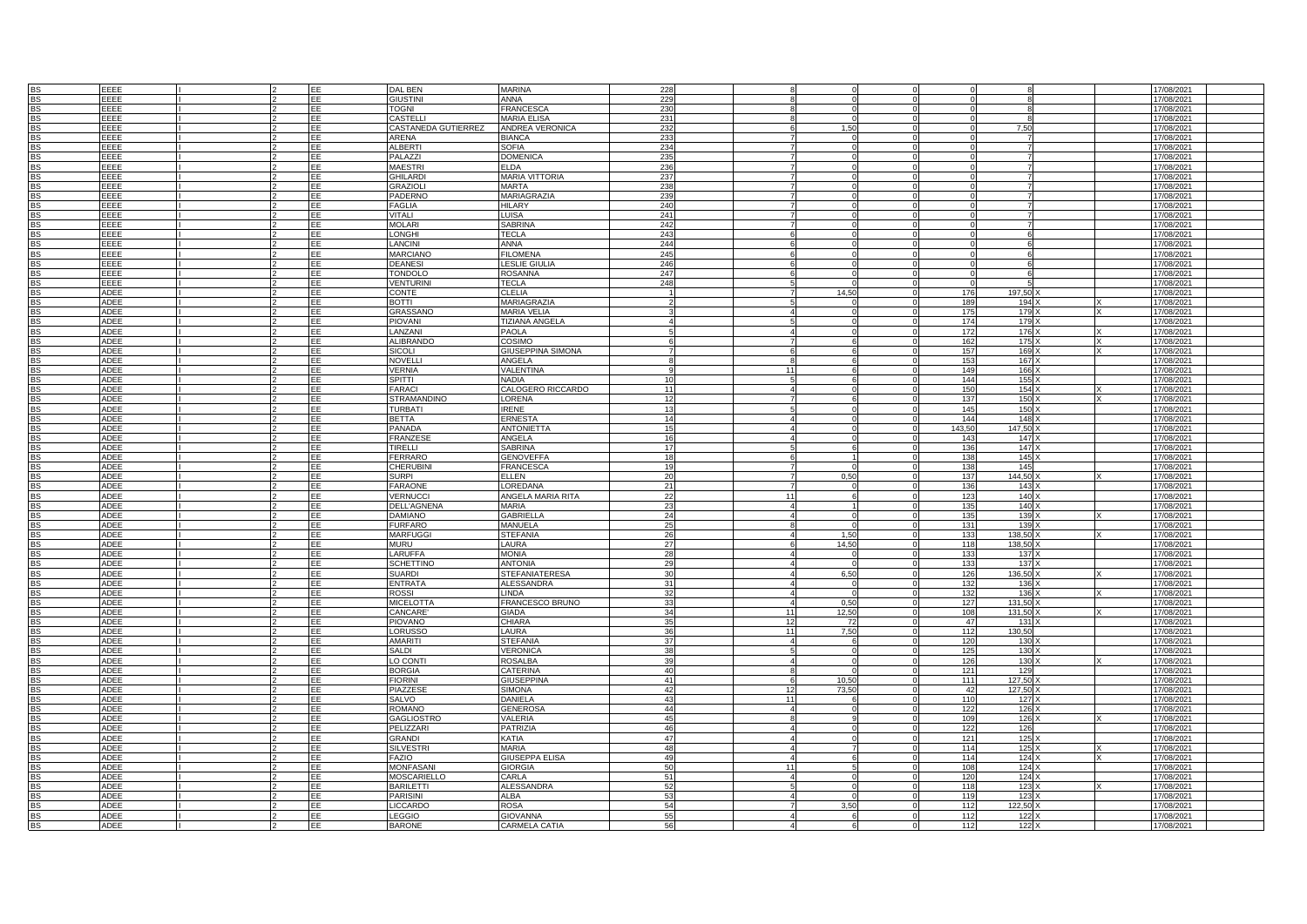|           | <b>ADEE</b> |  | EE         | <b>ALLOCCA</b>      | <b>FIORINDA</b>         | 57  |                |       | 109       | 121    | 17/08/2021 |  |
|-----------|-------------|--|------------|---------------------|-------------------------|-----|----------------|-------|-----------|--------|------------|--|
| <b>BS</b> | <b>ADEE</b> |  | EE         | <b>BOSCO</b>        | <b>MARIA ARCC</b>       | 58  |                |       | 116       | 121    | 17/08/2021 |  |
| <b>BS</b> | <b>ADEE</b> |  | EF         | <b>MESSINA</b>      | <b>MARIA ELENA</b>      | 59  |                |       | 113       | 121    | 17/08/2021 |  |
|           |             |  |            |                     |                         |     |                |       |           |        |            |  |
| <b>BS</b> | <b>ADEE</b> |  | EE         | LEUCCI              | <b>ANNA LUCIA</b>       | 60  |                | 6.50  | 108       | 120,50 | 17/08/2021 |  |
| <b>BS</b> | ADEE        |  | <b>TEE</b> | <b>TAGLIETT</b>     | <b>ELENA</b>            | 61  |                |       | 113       | 120    | 17/08/2021 |  |
| <b>BS</b> | ADEE        |  | EE         | <b>PARRONE</b>      | CATERINA                | 62  |                |       | 116       | 120    | 17/08/2021 |  |
|           |             |  |            |                     |                         |     |                |       |           |        |            |  |
| <b>BS</b> | ADEE        |  | EE         | PREDA               | SANDA MIRELA            | 63  | 12             |       | 108       | 120    | 17/08/2021 |  |
| <b>BS</b> | ADEE        |  | EE         | <b>RUOCCO</b>       | MARIA                   | 64  |                |       | 114       | 120    | 17/08/2021 |  |
| <b>BS</b> | ADEE        |  | EE         | EPINOT              | <b>CRISTINA</b>         | 65  | A <sub>4</sub> |       | 36        | 120    | 17/08/2021 |  |
|           |             |  |            |                     |                         |     |                |       |           |        |            |  |
| <b>BS</b> | ADEE        |  | EE         | <b>IAPICHELLO</b>   | <b>ELEONORA</b>         | 66  | 11             | 64    | 45        | 120    | 17/08/2021 |  |
| <b>BS</b> | <b>ADEE</b> |  | EE         | <b>LONGHI</b>       | EMILIA                  | 67  |                |       | 104       | 119    | 17/08/2021 |  |
| <b>BS</b> | <b>ADEE</b> |  | <b>EE</b>  | <b>MERENDINO</b>    | ANTONELLA               | 68  |                |       | 108       | 118    | 17/08/2021 |  |
|           |             |  |            |                     |                         |     |                |       |           |        |            |  |
|           | <b>ADEE</b> |  | <b>EE</b>  | <b>MULE</b> '       | <b>PAOLA</b>            | 69  |                |       | 111       | 117    | 17/08/2021 |  |
| 영<br>요    | ADEE        |  | EE         | <b>ABBIATI</b>      | <b>STEFANIA</b>         | 70  |                | 1.50  | 108       | 116,50 | 17/08/2021 |  |
| <b>BS</b> | <b>ADEE</b> |  | EE         | <b>ACCORINT</b>     | PATRIZIA                | 71  |                |       | 108       | 115    | 17/08/2021 |  |
|           |             |  |            |                     |                         |     |                |       |           |        |            |  |
| <b>BS</b> | ADEE        |  | EE         | <b>BUTERA</b>       | FIFETTA NADIA           | 72  |                |       | 102       | 115    | 17/08/2021 |  |
| <b>BS</b> | ADEE        |  | EF         | <b>SCARONI</b>      | <b>LUCIETTA</b>         | 73  |                |       | 104       | 115    | 17/08/2021 |  |
|           | <b>ADEE</b> |  | EF         | <b>SIMONETTI</b>    | DARIO                   | 74  |                |       | 107       | 114    | 17/08/2021 |  |
|           | <b>ADEE</b> |  | EE         |                     | <b>BARBARA</b>          | 75  |                |       |           | 113    |            |  |
| <b>BS</b> |             |  |            | <b>AINI</b>         |                         |     |                |       | 106       |        | 17/08/2021 |  |
| <b>RS</b> | ADEE        |  | FF.        | GRECO               | SONIA                   | 76  |                |       | 101       | 111    | 17/08/2021 |  |
| <b>BS</b> | ADEE        |  | EE         | DI CARO             | <b>FLORIANA</b>         | 77  |                | 0,50  | 101       | 110,50 | 17/08/2021 |  |
|           |             |  |            |                     |                         |     |                |       |           |        |            |  |
|           | ADEE        |  | <b>FF</b>  | <b>MARINO</b>       | ESTER                   | 78  |                |       | 96        | 110    | 17/08/2021 |  |
| <b>BS</b> | ADEE        |  | EE         | <b>SCIALAMBELLA</b> | CINZIA SANTINA          | 79  |                |       | 103       | 110    | 17/08/2021 |  |
| <b>BS</b> | ADEE        |  | EE         | <b>TITONE</b>       | RAFFAELLA GRAZIELL      | 80  |                |       | 106       | 110    | 17/08/2021 |  |
|           |             |  |            | PALMERI             | PAMELA                  |     |                |       | <b>Q</b>  |        |            |  |
|           | ADEE        |  | ΕF         |                     |                         | 81  |                |       |           | 109    | 17/08/2021 |  |
| <b>BS</b> | ADEE        |  | EE         | SALTI               | STEFANIA ELEONORA       | 82  |                |       | 96        | 108    | 17/08/2021 |  |
|           | <b>ADEE</b> |  | EE         | <b>MARRA</b>        | <b>ROSALINDA</b>        | 83  |                | 6.50  | 97        | 107.50 | 17/08/2021 |  |
|           |             |  |            |                     |                         |     |                |       |           |        |            |  |
| <b>BS</b> | <b>ADEE</b> |  | EE         | ZANDOMENEGHI        | <b>MELANIA</b>          | 84  |                |       | 102       | 107    | 17/08/2021 |  |
| <b>BS</b> | ADEE        |  | EE         | <b>GRILLO</b>       | CATERINA                | 85  |                |       | 102       | 107    | 17/08/2021 |  |
| <b>BS</b> | <b>ADEE</b> |  | EE         | <b>AURIEMMA</b>     | <b>FILOMENA</b>         | 96  |                |       | 102       | 107    | 17/08/2021 |  |
|           |             |  | EE         |                     |                         | 87  |                | 6,50  | q٩        |        |            |  |
| <b>BS</b> | ADEE        |  |            | ZAPPIA              | <b>MIRIAM</b>           |     |                |       |           | 106,50 | 17/08/2021 |  |
| <b>BS</b> | ADEE        |  | EE         | <b>VILLANO</b>      | <b>FRANCA</b>           | 88  |                |       | 96        | 105    | 17/08/2021 |  |
| <b>BS</b> | <b>ADEE</b> |  | EF         | <b>D'ANGELO</b>     | <b>CHIARA</b>           | RQ  |                |       | 94        | 105    | 17/08/2021 |  |
| <b>BS</b> | <b>ADEE</b> |  | EE         | <b>FANCIULLO</b>    | <b>CATERINA ROSARIA</b> | 90  |                |       | qc        | 105    | 17/08/2021 |  |
|           |             |  |            |                     |                         |     |                |       |           |        |            |  |
| <b>BS</b> | <b>ADEE</b> |  | EE         | <b>VIOLA</b>        | LAURA                   | 91  |                | 6.50  | <b>RC</b> | 104.50 | 17/08/2021 |  |
| <b>BS</b> | <b>ADEE</b> |  | EE         | <b>ATTANASIC</b>    | <b>MICHELE</b>          | 92  |                |       | 100       | 104    | 17/08/2021 |  |
| BS        | ADEE        |  | EE         | DE ROSE             | ALESSANDRA              | 93  |                |       | 96        | 104    |            |  |
|           |             |  |            |                     |                         |     |                |       |           |        | 17/08/2021 |  |
| <b>BS</b> | ADEE        |  | EE         | <b>SCAVONE</b>      | DANIELA                 | 94  |                | 11,50 | 84        | 102,50 | 17/08/2021 |  |
| BS        | <b>ADEE</b> |  | EE         | CIRIGLIANO          | MARIA                   | 95  |                |       | 97        | 101    | 17/08/2021 |  |
| <b>BS</b> | <b>ADEE</b> |  | EE         | TROCCOLI            | <b>ADRIANA</b>          | 96  |                |       | 96        | 100    | 17/08/2021 |  |
|           |             |  |            |                     |                         |     |                |       |           |        |            |  |
| <b>BS</b> | ADEE        |  | EE         | <b>MANFREDINI</b>   | TINA                    | 97  |                |       | 88        | 100    | 17/08/2021 |  |
| <b>BS</b> | <b>ADEE</b> |  | EE         | <b>GIAMMARINARO</b> | <b>MARIASTELLA</b>      | 98  |                |       | 93        | 100    | 17/08/2021 |  |
|           |             |  | EE         |                     |                         | 99  |                |       | 84        |        |            |  |
| <b>BS</b> | ADEE        |  |            | <b>FORGIONE</b>     | VALENTINA               |     |                |       |           | 96     | 17/08/2021 |  |
| <b>BS</b> | ADEE        |  | EE         | <b>TURISCI</b>      | <b>ROBERTA</b>          | 100 |                |       | ac        | 96     | 17/08/2021 |  |
| <b>BS</b> | <b>ADEE</b> |  | EE         | <b>TAORMINA</b>     | MARIA                   | 101 |                |       | <b>ar</b> | 96     | 17/08/2021 |  |
| BS        |             |  | EE         |                     |                         | 102 | 11             |       |           | 96     |            |  |
|           | ADEE        |  |            | <b>ONORINI</b>      | <b>VERONICA</b>         |     |                |       | 85        |        | 17/08/2021 |  |
| RS.       | ADEE        |  | EF         | <b>MORO</b>         | <b>TIZIANA</b>          | 103 |                |       | 87        | 95     | 17/08/2021 |  |
| <b>BS</b> | ADEE        |  | EE         | <b>FRIGOLI</b>      | <b>ANNALISA</b>         | 104 |                |       |           | 94     | 17/08/2021 |  |
| <b>BS</b> | <b>ADEE</b> |  | <b>EE</b>  | SPEROTTO            | PATRIZIA                | 105 |                |       | 8F        | 93     | 17/08/2021 |  |
|           |             |  |            |                     |                         |     |                |       |           |        |            |  |
|           | <b>ADEE</b> |  | EE         | <b>SCANDIFFIC</b>   | <b>ANTONELLA</b>        | 106 |                |       |           | 92     | 17/08/2021 |  |
|           | ADEE        |  | EE         | RAMONDINO           | <b>ROBERTA</b>          | 107 | 12             |       |           | 91     | 17/08/2021 |  |
| <b>BS</b> |             |  | EE         |                     | DIANA                   | 108 |                |       | 80        |        |            |  |
|           | ADEE        |  |            | <b>FRASSINE</b>     |                         |     |                |       |           | 90 X   | 17/08/2021 |  |
| <b>BS</b> | <b>ADEE</b> |  | EE         | <b>BRUNO</b>        | <b>SIMONA</b>           | 109 |                |       | 85        | 90     | 17/08/2021 |  |
| <b>BS</b> | <b>ADEE</b> |  | EE         | IZZO                | <b>OLIMPIA</b>          | 110 |                | 0,50  | 85        | 89,50  | 17/08/2021 |  |
| <b>BS</b> | <b>ADEE</b> |  | EE         | <b>PECORELLI</b>    | <b>JESSIKA</b>          | 111 |                |       | 84        | 89     | 17/08/2021 |  |
|           |             |  |            |                     |                         |     |                |       |           |        |            |  |
| <b>BS</b> | <b>ADEE</b> |  | EE         | <b>GHALEB</b>       | <b>SUSANNA</b>          | 112 |                |       | 76        | 88     | 17/08/2021 |  |
| <b>BS</b> | <b>ADEE</b> |  | EE         | BARBI               | <b>MARA</b>             | 113 |                |       | 77        | 86     | 17/08/2021 |  |
| <b>BS</b> | ADEE        |  | EE         | <b>MACCARONE</b>    | CARMELA                 | 114 |                |       | 76        | 86     | 17/08/2021 |  |
|           |             |  |            |                     |                         |     |                |       |           |        |            |  |
| <b>BS</b> | ADEE        |  | EE         | TRECCANI            | ELENA                   | 115 |                |       | 80        | 85     | 17/08/2021 |  |
| <b>BS</b> | ADEE        |  | EE         | <b>OLIVA</b>        | ARMANDC                 | 116 |                |       | <b>79</b> | 85     | 17/08/2021 |  |
| <b>BS</b> | <b>ADEE</b> |  | EE         | IAI                 | <b>STEFANIA</b>         | 117 |                | 10    | 70        | 84     | 17/08/2021 |  |
|           |             |  |            |                     |                         | 118 |                |       | 77        |        |            |  |
| <b>BS</b> | <b>ADEE</b> |  | EE         | <b>CINQUEMANI</b>   | ANGELA                  |     |                |       |           | 84     | 17/08/2021 |  |
| <b>BS</b> | ADEE        |  | EF         | <b>SEROTTI</b>      | <b>ALESSANDRA</b>       | 119 |                |       | 72        | 84     | 17/08/2021 |  |
| <b>BS</b> | <b>ADEE</b> |  | EE         | <b>OLIVIERI</b>     | <b>ELISABETTA</b>       | 120 |                |       | 77        | 82     | 17/08/2021 |  |
|           |             |  |            |                     |                         |     |                |       |           |        |            |  |
| <b>BS</b> | ADEE        |  | EE         | <b>SAVATTER</b>     | NINETTA CAROLINA        | 121 |                |       | 78        | 82     | 17/08/2021 |  |
| <b>BS</b> | ADEE        |  | EE         | <b>SILLISTRINI</b>  | MADDALENA               | 122 |                |       | 77        | 81     | 17/08/2021 |  |
| <b>BS</b> | ADEE        |  | EE         | CARBONE             | DOMENICO ANTONIO        | 123 |                |       | 73        | 81     | 17/08/2021 |  |
|           |             |  |            |                     |                         |     |                |       |           |        |            |  |
| <b>BS</b> | ADEE        |  | EE         | PIENSI              | <b>GIUSEPPINA</b>       | 124 |                |       | 69        | 79     | 17/08/2021 |  |
| <b>BS</b> | ADEE        |  | EE         | <b>MININI</b>       | SONIA                   | 125 |                |       | 69        | 79     | 17/08/2021 |  |
| <b>BS</b> | ADEE        |  | EE         | <b>PETTENO</b>      | <b>FABIO</b>            | 126 |                |       | 72        | 79     | 17/08/2021 |  |
|           |             |  | EE         | <b>MORABITO</b>     | <b>MARINA</b>           |     |                |       |           |        |            |  |
| <b>BS</b> | ADEE        |  |            |                     |                         | 127 |                |       | 64        | 79     | 17/08/2021 |  |
| <b>BS</b> | <b>ADEE</b> |  | <b>EE</b>  | <b>RIVADOSSI</b>    | <b>SILVIA</b>           | 128 |                |       | 66        | 78     | 17/08/2021 |  |
| <b>BS</b> | <b>ADEE</b> |  | FF         | <b>MICHELI</b>      | <b>BARBARA</b>          | 129 |                |       |           | 77     | 17/08/2021 |  |
| <b>BS</b> |             |  | EE         |                     |                         |     |                |       | 67        | 77     |            |  |
|           | <b>ADEE</b> |  |            | DI SANO             | ANGELA ALESSANDRA       | 130 |                |       |           |        | 17/08/2021 |  |
| <b>BS</b> | ADEE        |  | EE         | CAPOFERRI           | <b>MARIA ROSA</b>       | 131 |                |       | 72        | 77     | 17/08/2021 |  |
| <b>BS</b> | ADEE        |  | EF         | PAGLIERANI          | LORENZO                 | 132 |                |       |           | 76     | 17/08/2021 |  |
| <b>BS</b> | ADEE        |  | EF         | COLAO               | GIUSEPPINA              | 12  |                |       |           | 76     | 17/08/2021 |  |
|           |             |  |            |                     |                         |     |                |       |           |        |            |  |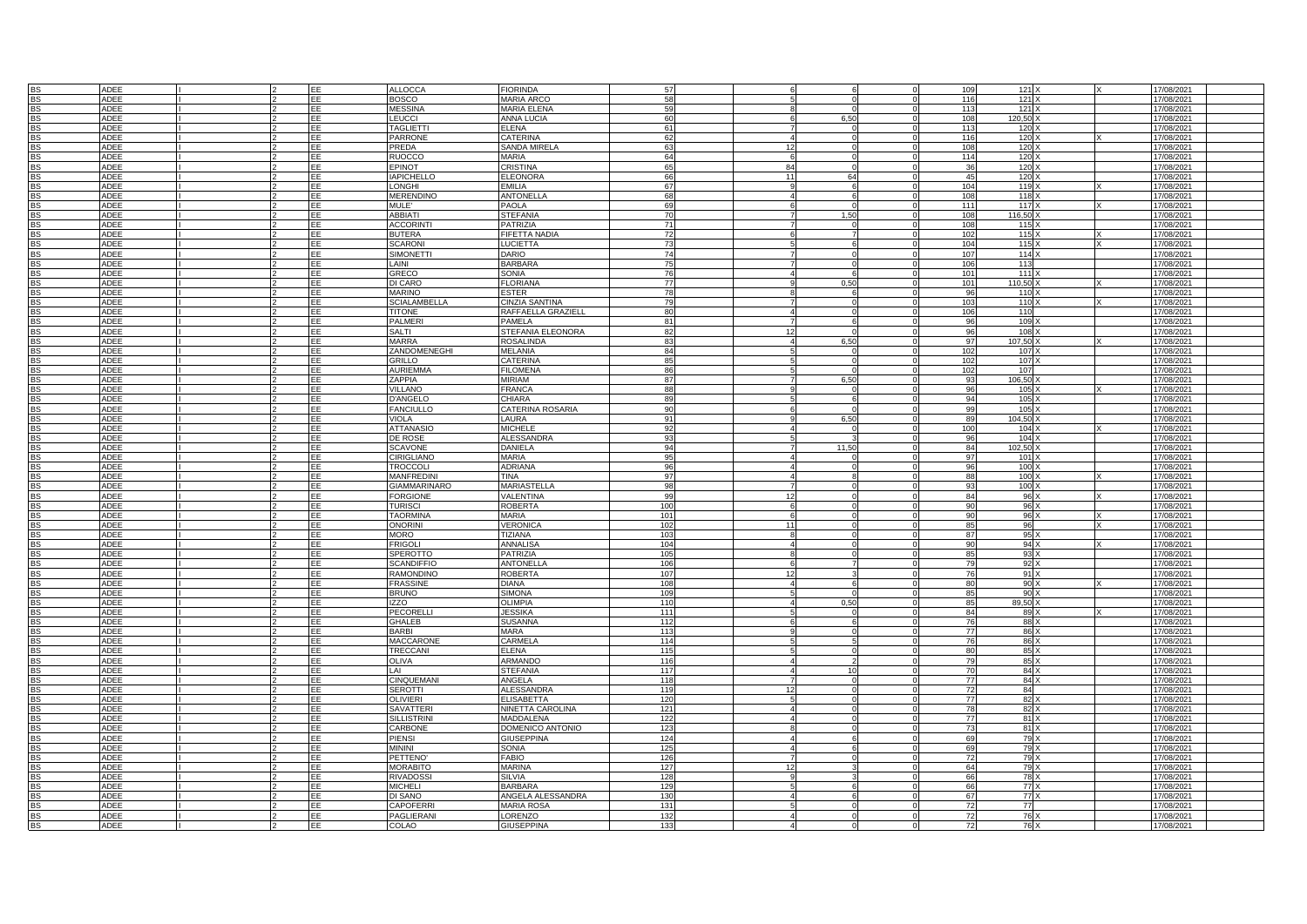|           | <b>ADEE</b> |  | EE         | DI MAIO              | PATRIZIA                | 134 |                      |       |                | 75     |            |  |
|-----------|-------------|--|------------|----------------------|-------------------------|-----|----------------------|-------|----------------|--------|------------|--|
|           |             |  |            |                      |                         |     |                      |       |                |        | 17/08/2021 |  |
| <b>BS</b> | ADEE        |  | EE         | <b>MUTTI</b>         | <b>ARIANNA</b>          | 135 |                      |       | 62             | 74     | 17/08/2021 |  |
| <b>BS</b> | <b>ADEE</b> |  | EF         | <b>GATTA</b>         | LAURA                   | 136 |                      | 0.50  | 60             | 72.50  | 17/08/2021 |  |
| <b>BS</b> | ADEE        |  | EF         | CORRIDOR             | <b>MICHELA</b>          | 137 | $\ddot{\phantom{1}}$ |       | 61             | 72     | 17/08/2021 |  |
| <b>BS</b> | ADEE        |  | <b>IEE</b> | <b>ALIPRANDI</b>     | VALERIA                 | 138 |                      |       | 60             | 72     | 17/08/2021 |  |
|           | ADEE        |  | EE         | <b>BELOTTI</b>       | <b>SILVIA</b>           | 139 | 12                   |       | 60             | 72     | 17/08/2021 |  |
| <b>BS</b> |             |  |            |                      |                         |     |                      |       |                |        |            |  |
| <b>BS</b> | ADEE        |  | EE         | <b>BOTTI</b>         | CRISTINA                | 140 |                      |       | 63             | 72     | 17/08/2021 |  |
| <b>BS</b> | ADEE        |  | EE         | ZENI                 | <b>ALESSANDRA</b>       | 141 |                      | 7,50  | 58             | 71,50  | 17/08/2021 |  |
| <b>BS</b> | ADEE        |  | EE         | <b>IORE</b>          | <b>ELENA</b>            | 142 |                      |       | 60             | 71     | 17/08/2021 |  |
|           | ADEE        |  | EE         | <b>MANCUSO</b>       |                         | 143 |                      |       | 60             |        |            |  |
| BS        |             |  |            |                      | RITA                    |     |                      |       |                | 71     | 17/08/2021 |  |
| <b>BS</b> | <b>ADEE</b> |  | EE         | PIFERI               | <b>ROBERTO</b>          | 144 |                      |       | 61             | 71     | 17/08/2021 |  |
| <b>BS</b> | ADEE        |  | EE         | <b>BONETTA</b>       | <b>SILVIA</b>           | 145 |                      |       | 54             | 69     | 17/08/2021 |  |
| <b>BS</b> | <b>ADEE</b> |  | EE         | PALERMO              | LOREDANA                | 146 |                      |       |                | 69     | 17/08/2021 |  |
| <b>BS</b> | ADEE        |  | EE         | <b>POLI</b>          | PATRIZIA                | 147 | 11                   |       | 52             | 69     | 17/08/2021 |  |
|           |             |  |            |                      |                         |     |                      |       |                |        |            |  |
| <b>BS</b> | ADEE        |  | EE         | <b>FERRANTE</b>      | <b>ANTONELLA</b>        | 148 |                      |       | 6C             | 69     | 17/08/2021 |  |
| <b>BS</b> | ADEE        |  | EE         | <b>TUNDIS</b>        | MARIA AMANDA            | 149 |                      |       | 63             | 69     | 17/08/2021 |  |
| <b>BS</b> | ADEE        |  | EE         | <b>BACCHI</b>        | <b>CLAUDIA</b>          | 150 |                      | 0.50  | 60             | 68,50  | 17/08/2021 |  |
| <b>BS</b> | <b>ADEE</b> |  | EE         | ZANNI                | <b>VIRGINIA</b>         | 151 |                      |       | 64             | 68     | 17/08/2021 |  |
|           |             |  |            |                      |                         |     |                      |       |                |        |            |  |
| <b>BS</b> | ADEE        |  | EE         | <b>SCAGLIA</b>       | CRISTINA                | 152 |                      |       |                | 68     | 17/08/2021 |  |
| <b>BS</b> | <b>ADEE</b> |  | EE         | <b>ATTIVISSIMO</b>   | <b>ELEONORA</b>         | 153 |                      |       | 50             | 68     | 17/08/2021 |  |
| <b>BS</b> | <b>ADEE</b> |  | <b>EE</b>  | <b>ONATI</b>         | <b>GIUSEPPINA</b>       | 154 |                      |       | 64             | 68     | 17/08/2021 |  |
|           | ADEE        |  | EE         | CONCI                | TERESA                  | 155 |                      | 3.50  | 56             | 67,50  | 17/08/2021 |  |
|           |             |  |            |                      |                         |     |                      |       |                |        |            |  |
| <b>BS</b> | ADEE        |  | EE         | <b>TRIPARI</b>       | ROSSELLA                | 156 | 11                   |       | 56             | 67 X   | 17/08/2021 |  |
|           | <b>ADEE</b> |  | EE         | LARISSA              | DANIELA                 | 157 |                      |       | 56             | 67     | 17/08/2021 |  |
| <b>BS</b> | ADEE        |  | EE         | <b>DEL REGNO</b>     | <b>GIUSEPPE</b>         | 158 | 11                   | 19    | 36             | 66     | 17/08/2021 |  |
| <b>BS</b> | ADEE        |  | EE         | MACRÌ                | CARMELA                 | 159 |                      |       | 62             | 66     | 17/08/2021 |  |
|           |             |  |            |                      |                         |     |                      |       |                |        |            |  |
|           | <b>ADEE</b> |  | EF         | <b>MUSCOGIURI</b>    | <b>FRANCA</b>           | 160 |                      |       | 58             | 66     | 17/08/2021 |  |
| <b>BS</b> | <b>ADEE</b> |  | EE         | SAVERINO             | <b>MARIA ROSA</b>       | 161 |                      |       | 58             | 66     | 17/08/2021 |  |
| <b>BS</b> | ADEE        |  | EE         | MADDALUNO            | CARMEN                  | 162 |                      |       | 58             | 66     | 17/08/2021 |  |
| <b>BS</b> | ADEE        |  | EE         | LI CASTRI            | MARIA                   | 163 |                      |       | 61             | 66     | 17/08/2021 |  |
|           |             |  |            |                      |                         |     |                      |       |                |        |            |  |
| <b>BS</b> | ADEE        |  | EE         | COSTA                | <b>GRAZIA CATERINA</b>  | 164 |                      | 6,50  | 54             | 65,50  | 17/08/2021 |  |
| <b>BS</b> | ADEE        |  | EE         | <b>ROMANO</b>        | <b>GIOVANNA</b>         | 165 |                      | 1.50  | 60             | 65,50  | 17/08/2021 |  |
| <b>BS</b> | ADEE        |  | EE         | <b>COBELLI</b>       | <b>RAMONA</b>           | 166 |                      |       | 54             | 65     | 17/08/2021 |  |
| <b>BS</b> | ADEE        |  | EF         | <b>FRITTOL</b>       | <b>BARBARA</b>          | 167 |                      |       | 6ſ             | 65     | 17/08/2021 |  |
|           |             |  |            |                      |                         |     |                      |       |                |        |            |  |
| <b>BS</b> | ADEE        |  | EF         | COLLOTTA             | <b>MARIA ASSUNTA</b>    | 168 |                      |       | 6ſ             | 65     | 17/08/2021 |  |
| <b>BS</b> | <b>ADEE</b> |  | EE         | <b>AUDITORE</b>      | CARLA                   | 169 |                      |       | 54             | 65     | 17/08/2021 |  |
| <b>BS</b> | ADEE        |  | EE         | <b>SCAMARDELLA</b>   | <b>MIRIAM</b>           | 170 |                      |       | 60             | 65     | 17/08/2021 |  |
|           |             |  |            |                      | <b>GLORIA</b>           | 171 |                      |       | 54             |        |            |  |
| <b>BS</b> | ADEE        |  | EE         | <b>BARESI</b>        |                         |     |                      |       |                | 64)    | 17/08/2021 |  |
| BS        | ADEE        |  | EE         | <b>FIN</b>           | MARTA                   | 172 |                      |       | 55             | 64     | 17/08/2021 |  |
| <b>BS</b> | <b>ADEE</b> |  | EE         | <b>SLOMPO</b>        | RAFFAFILI               | 173 |                      |       | 58             | 64     | 17/08/2021 |  |
| <b>BS</b> | ADEE        |  | EE         | CIULLO               | LEONARDA                | 174 |                      |       | 54             | 64     | 17/08/2021 |  |
|           |             |  |            |                      |                         |     |                      |       |                |        |            |  |
| <b>BS</b> | <b>ADEE</b> |  | EE         | LA ROSA              | <b>LUCA</b>             | 175 |                      |       |                | 63     | 17/08/2021 |  |
| <b>BS</b> | <b>ADEE</b> |  | EE         | <b>PAPALIA</b>       | <b>MARIA CRISTINA</b>   | 176 |                      |       | 52             | 63     | 17/08/2021 |  |
| <b>BS</b> | ADEE        |  | EE         | <b>FARINA</b>        | <b>SILVIA</b>           | 177 |                      |       | 57             | 63     | 17/08/2021 |  |
| <b>BS</b> | <b>ADEE</b> |  | EE         | PRETI                | <b>MARTINA</b>          | 178 |                      |       | 49             | 63     | 17/08/2021 |  |
|           |             |  |            |                      |                         |     |                      |       |                |        |            |  |
| <b>BS</b> | ADEE        |  | EE         | <b>RAIOLA</b>        | <b>DOMENICO</b>         | 179 |                      | 0,50  | 58             | 62,50  | 17/08/2021 |  |
| <b>BS</b> | <b>ADEE</b> |  | EE         | <b>D'ADDUZIC</b>     | RITA                    | 180 |                      | 6.50  | 48             | 62,50  | 17/08/2021 |  |
| <b>BS</b> | ADEE        |  | EE         | DI GIACOMO           | <b>ANNA</b>             | 181 |                      |       | 56             | 62     | 17/08/2021 |  |
| <b>BS</b> | ADEE        |  | EE         | <b>SPATUZZI</b>      | VALERIA                 | 182 |                      | 12,50 | 45             | 61,50  | 17/08/2021 |  |
|           |             |  |            |                      |                         |     |                      |       |                |        |            |  |
|           | <b>ADEE</b> |  | EF         | <b>FONTANA</b>       | <b>SILVIA</b>           | 183 |                      |       | $\Delta$       | 61     | 17/08/2021 |  |
| <b>BS</b> | <b>ADEE</b> |  | EE         | <b>SFORZA</b>        | ARIANNA                 | 184 |                      |       | 4 <sup>c</sup> | 60     | 17/08/2021 |  |
| <b>BS</b> | <b>ADEE</b> |  | <b>EE</b>  | <b>FURCI</b>         | ERMINIA                 | 185 |                      | 6.50  | 48             | 59.50  | 17/08/2021 |  |
|           | <b>ADEE</b> |  | EE         | <b>RIVIECCIO</b>     | ANNA                    | 186 |                      |       | 52             | 59     | 17/08/2021 |  |
|           |             |  |            |                      |                         |     |                      |       |                |        |            |  |
| <b>BS</b> | <b>ADEE</b> |  | EE         | <b>POLICASTRO</b>    | ANGELA                  | 187 |                      |       | 53             | 59     | 17/08/2021 |  |
| <b>BS</b> | ADEE        |  | EE         | <b>PARISIO</b>       | <b>FILOMENA</b>         | 188 |                      |       | 48             | $59$ ) | 17/08/2021 |  |
| <b>BS</b> | <b>ADEE</b> |  | EE         | COZZETTO             | MARIAGRAZIA             | 189 |                      |       | 54             | 59     | 17/08/2021 |  |
| <b>BS</b> | <b>ADEE</b> |  | EF         | <b>SPAZZINI</b>      | <b>PAOLA</b>            | 190 |                      |       | 50             | 59     | 17/08/2021 |  |
|           |             |  |            |                      |                         |     |                      |       |                |        |            |  |
| <b>BS</b> | <b>ADEE</b> |  | EE         | <b>SCARINO</b>       | LORETTA                 | 191 |                      |       | 54             | 59     | 17/08/2021 |  |
| <b>BS</b> | <b>ADEE</b> |  | EE         | RIZZOTTO             | FABIO                   | 192 |                      | 6.50  | 48             | 58,50  | 17/08/2021 |  |
| <b>BS</b> | ADEE        |  | <b>EE</b>  | OLIVIERO             | MARIA                   | 193 |                      |       | 53             | 58     | 17/08/2021 |  |
| <b>BS</b> | ADEE        |  | EE         | PAGLIARULO           | MARIA                   | 194 | 1 <sup>1</sup>       |       | 47             | 58     | 17/08/2021 |  |
|           |             |  |            |                      |                         |     |                      |       |                |        |            |  |
| <b>BS</b> | ADEE        |  | EE         | <b>RICCIARDI</b>     | <b>MARGHERITA</b>       | 195 |                      |       | 52             | 57     | 17/08/2021 |  |
| <b>BS</b> | ADEE        |  | EE         | <b>HOEFER</b>        | PAOLO FEDERICO          | 196 |                      |       | 51             | 57     | 17/08/2021 |  |
| <b>BS</b> | ADEE        |  | EE         | <b>BETTINI</b>       | <b>BARBARA</b>          | 197 |                      |       | 48             | 57     | 17/08/2021 |  |
| <b>BS</b> | <b>ADEE</b> |  | EE         | ARIZZA               | <b>GABRIELLA</b>        | 198 |                      | 6.50  | 46             | 56.50  | 17/08/2021 |  |
|           |             |  |            |                      |                         |     |                      |       |                |        |            |  |
| <b>BS</b> | <b>ADFF</b> |  | EF         | <b>CINNADAIC</b>     | <b>FABIO</b>            | 199 |                      | 4.50  | 48             | 56.50  | 17/08/2021 |  |
| <b>BS</b> | <b>ADEE</b> |  | EE         | <b>ROTA</b>          | <b>NORY</b>             | 200 |                      |       |                | 56     | 17/08/2021 |  |
| <b>BS</b> | ADEE        |  | EE         | ZACCO                | CARLA                   | 201 |                      |       | 52             | 56     | 17/08/2021 |  |
|           | ADEE        |  | EE         | <b>BARBAZZA</b>      | <b>MONICA</b>           | 202 |                      |       | 51             | $56$ ) | 17/08/2021 |  |
| <b>BS</b> |             |  |            |                      |                         |     |                      |       |                |        |            |  |
| <b>BS</b> | ADEE        |  | EE         | <b>BRUNO BELSITO</b> | <b>MARILINA</b>         | 203 |                      |       | 42             | 56     | 17/08/2021 |  |
| <b>BS</b> | ADEE        |  | EE         | PERINI               | ANDREA                  | 204 |                      |       | 45             | 56     | 17/08/2021 |  |
| <b>BS</b> | <b>ADEE</b> |  | EE         | ROSSI                | <b>MARILISE</b>         | 205 |                      |       | 52             | 56     | 17/08/2021 |  |
|           |             |  | EE         |                      | <b>ISABELLA MANUELA</b> |     |                      |       | 47             |        |            |  |
|           | <b>ADEE</b> |  |            | PIROTTA              |                         | 206 |                      |       |                | 56     | 17/08/2021 |  |
| <b>BS</b> | ADEE        |  | EE         | GANDELLI             | EMMA                    | 207 |                      |       | 52             | 56     | 17/08/2021 |  |
| <b>BS</b> | <b>ADEE</b> |  | EE         | <b>MARCHETTI</b>     | CRISTINA                | 208 |                      |       | 47             | 56     | 17/08/2021 |  |
|           | ADEE        |  |            | BETTINI              | <b>CHIARA</b>           | 209 |                      |       | 51             | 55     | 17/08/2021 |  |
| BS<br>BS  |             |  |            |                      |                         |     |                      |       |                |        |            |  |
|           | ADEE        |  | EF         | SPARACINO            | <b>EMANUELA</b>         | 210 |                      |       | 48             | 54     | 17/08/2021 |  |